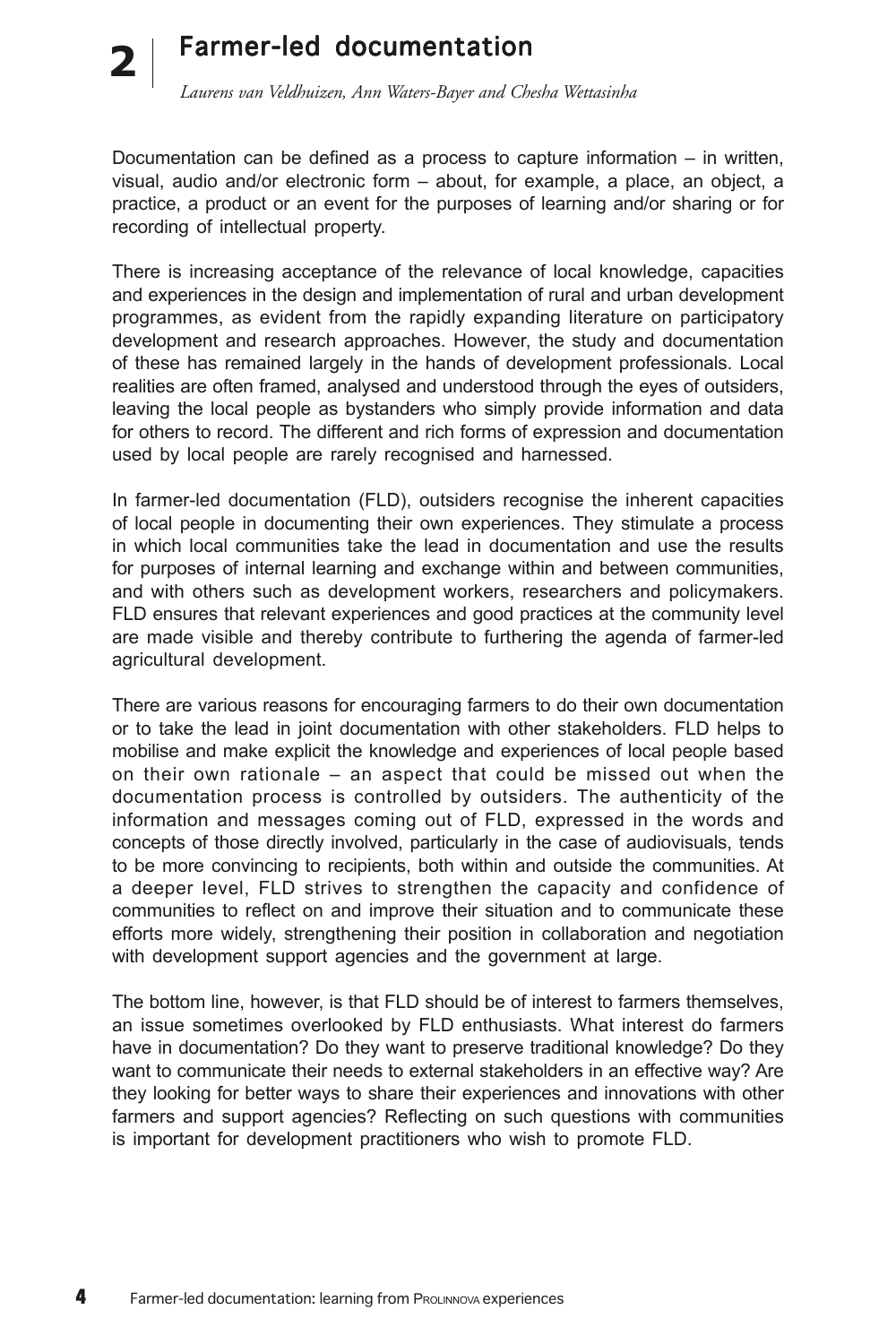There are no limits to the type of documentation tools and methods one can use in FLD. Traditionally communities have often kept "records" of important events or knowledge through stories, dances, drawings or songs. More recently, developments in information and communication technologies (ICT) have made digital video/photo cameras very accessible both in terms of costs and userfriendliness and the mobile phone has become a major communication tool. In practice, it is the increased accessibility of ICT-based documentation tools that has spurred the interest of development practitioners in FLD, as is evident from the cases in this and other publications (see Annex 2).

As in all discussions on participatory approaches, the use of the concept "farmerled" merits further analysis. The concept means different things to different people. In analysing the concept of participation in general, four levels or forms are often distinguished (Biggs 1989):

- Contractual: Outsiders use the facilities and/or resources of local people for carrying out activities
- Consultative: Outsiders consult local people to identify issues and experiences and then carry out activities
- Collaborative: Outsider and local people work together in the design and carrying out of the activities as equal partners
- Collegial: Outsiders encourage and support activities carried out by local people themselves.

From the description of FLD above, it is clear that the ambition is to initiate a process that is at least collaborative to start with but strives to be collegial. It should move away from researchers, development agents or media people taking photos, making video or audio recordings or writing stories about farmers, and move towards farmers doing such documentation themselves or, at least, having the first and final word as to what is depicted and quoted, and how. This does not mean that documentation activities in the consultative mode are not useful or effective. On the contrary, they can and do play a major role, depending on the purpose and context of the documentation process. But the challenge for proponents of FLD is to ensure that the process becomes collaborative or even collegial, whilst reflecting on the strengths and weaknesses of FLD in comparison to documentation of local experiences by outsiders.

In this context, FLD practitioners should not forget that farmers are themselves developing new forms of documentation without outside support. These could be variations on traditional forms or even more modern forms of communication. Recognising and supporting such endogenous forms of documentation in the process of FLD would actually put farmers in the leading role right from the start and facilitate collegial participation in the process.

#### PROLINNOVA's experiences in FLD

Partners of the PROLINNOVA network give high importance to the study and documentation of local innovators, their innovative practices and the process of innovation. Initially, this process was mainly in the hands of the partners, who led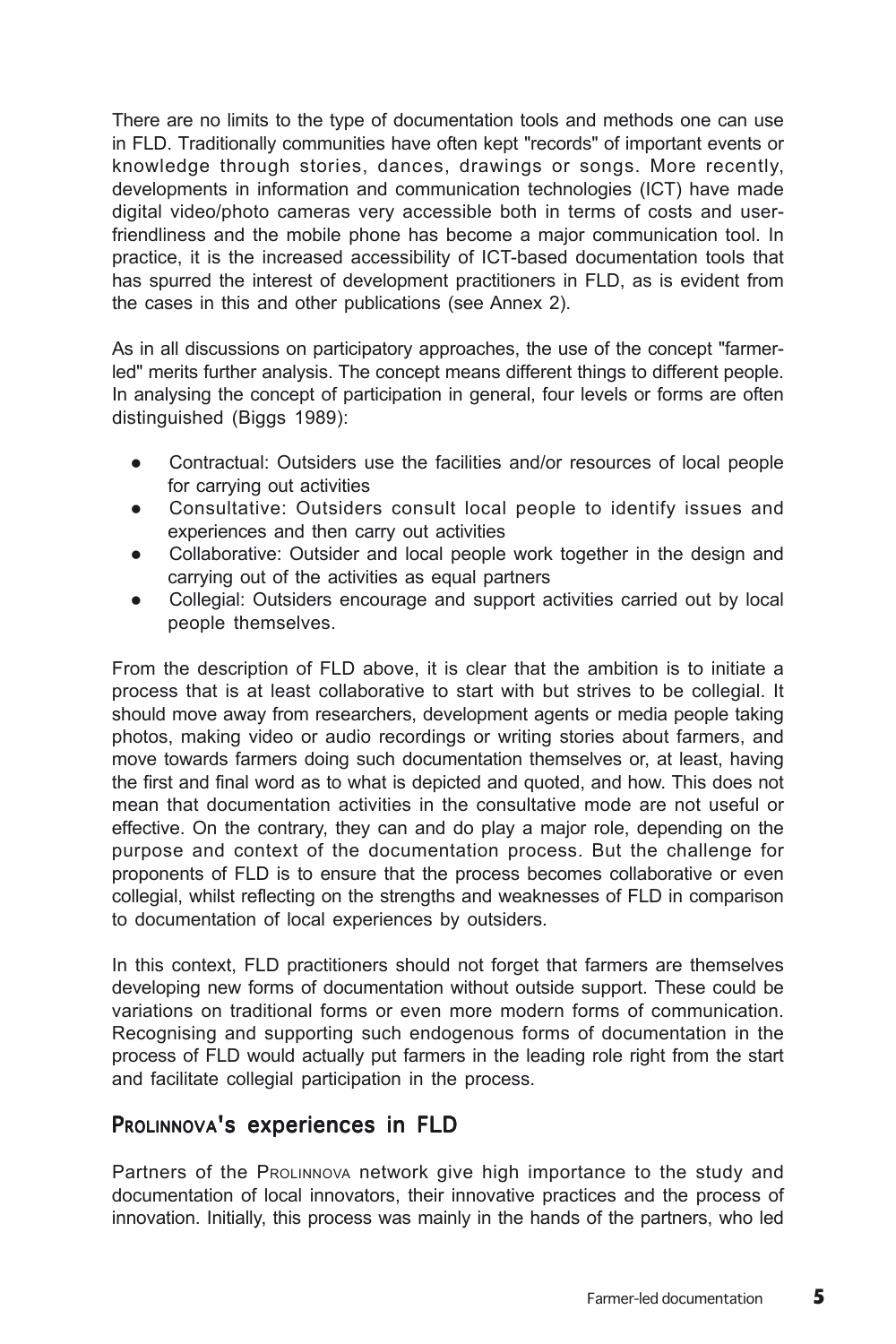the documentation process. The network was challenged to review this situation for the first time during its international partners meeting in 2004. A staff member of Insight – an NGO involved in people-centred documentation – presented how, in well-facilitated participatory video (PV), farmers can have a much larger role in the study and documentation of local experiences. After this event, PROLINNOVA and Insight collaborated in a number of joint activities to increase awareness of PV within the network, including a joint international PV capacity-building workshop in Ghana and the publication of a handbook on participatory video (Lunch & Lunch 2006).



Farmers learning to use a video camera during PV training in North Ghana (photo: Chesha Wettasinha)

Work by Agrecol-Andes (a partner in ProLINNOVA-Andes) in collaboration with the International Institute for Communication and Development, giving farmers and communities a central role in documenting their own experiences using modern ICT-related technologies (Piepenstock A et al 2006), won the Yeomans Award for Local Content in 2005. This made others in the network realise that there could be a range of approaches and methods that fundamentally reverse the roles in documentation. It encouraged them to initiate a journey to explore such approaches and methods which was referred to within PROLINNOVA as FLD.

In early 2006, the network found eager partners in PELUM-Uganda (Participatory Ecological Land-use Management network – Uganda Chapter) and the Netherlands-based NGO Oxfam Novib in this journey. As a first step, the partners searched internationally for experiences that were in some way affiliated to the dynamics of FLD and brought representatives from the relevant organisations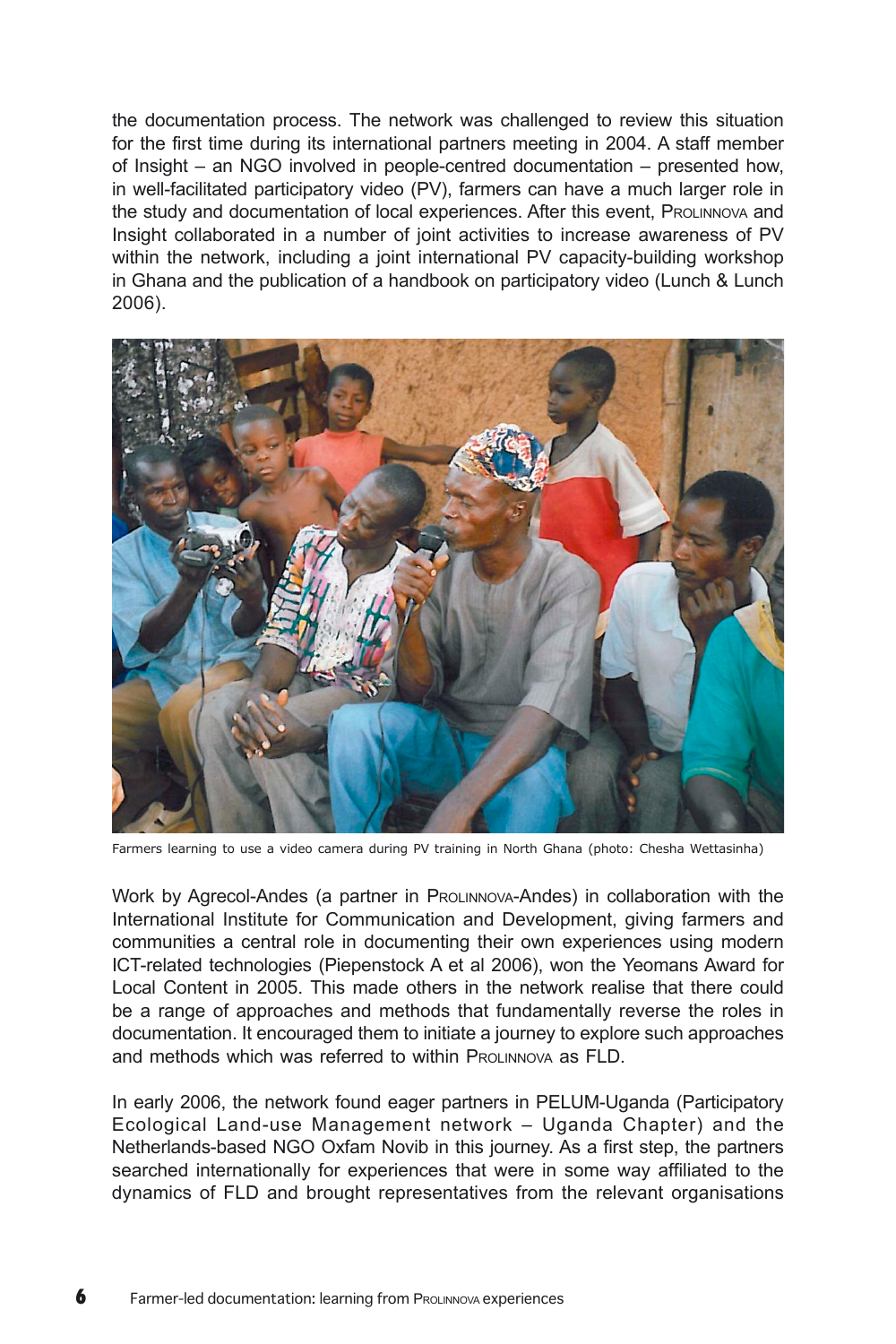together in an international review and capacity-building workshop in Uganda. This led to the first joint publication on FLD, *Farmer-led Documentation for Sustainable Agriculture and Natural Resource Management* (PELUM-Uganda 2007), which focused on the main principles and assumptions of FLD, its benefits and key actors, methods and tools as well as issues of sustainability.

Soon after the workshop, PELUM-Uganda and Oxfam Novib called on their partners to use FLD in their own programmes through a number of funded pilot activities. This call was well received and a number of pilots were undertaken. Table 1 summarises the features of the six main pilots.

|          |  |  | Table 1: FLD pilots 2007-09 by PELUM-Uganda and Oxfam Novib |  |  |
|----------|--|--|-------------------------------------------------------------|--|--|
| partners |  |  |                                                             |  |  |

| Lead<br>partner                                                        | <b>Country</b> | <b>Years</b> | <b>Focus of FLD and tools</b><br>used                                                                                                                                         |
|------------------------------------------------------------------------|----------------|--------------|-------------------------------------------------------------------------------------------------------------------------------------------------------------------------------|
| Eastern and<br>Southern<br>Africa Small-<br>scale<br>Farmer's<br>Forum | <b>Zambia</b>  | 2008         | Digital photos and notebooks<br>for documenting conservation-<br>farming experiences to adapt<br>to climate change                                                            |
| Ugunja<br>Community<br>Resource<br>Centre                              | Kenya          | 2009         | Videos, photos, notebooks and<br>a register for documenting<br>farmer innovation in soil<br>fertility management                                                              |
| Rural<br>Empowerment<br>Network                                        | Uganda         | 2007         | Digital photos to create farmer-<br>relevant documentation on<br>agriculture in Kayunga District,<br>linked to a question-and-<br>answer service                              |
| Laela<br>Institute of<br>Sustainable<br>Agriculture                    | Tanzania       | 2008-09      | Digital photos, audio recordings<br>and write-ups to document and<br>promote local farming<br>innovations                                                                     |
| Green Living<br>Movement                                               | <b>Zambia</b>  | 2008-09      | Audio-recording of stories told<br>by elders; photos, videos and<br>drawings where necessary to<br>document knowledge on values<br>and uses of forest plants and<br>resources |
| Volunteer<br>Efforts for<br>Development<br>Concerns                    | Uganda         | 2009         | Writing with drawings, singing<br>and dancing to document local<br>seed-management systems                                                                                    |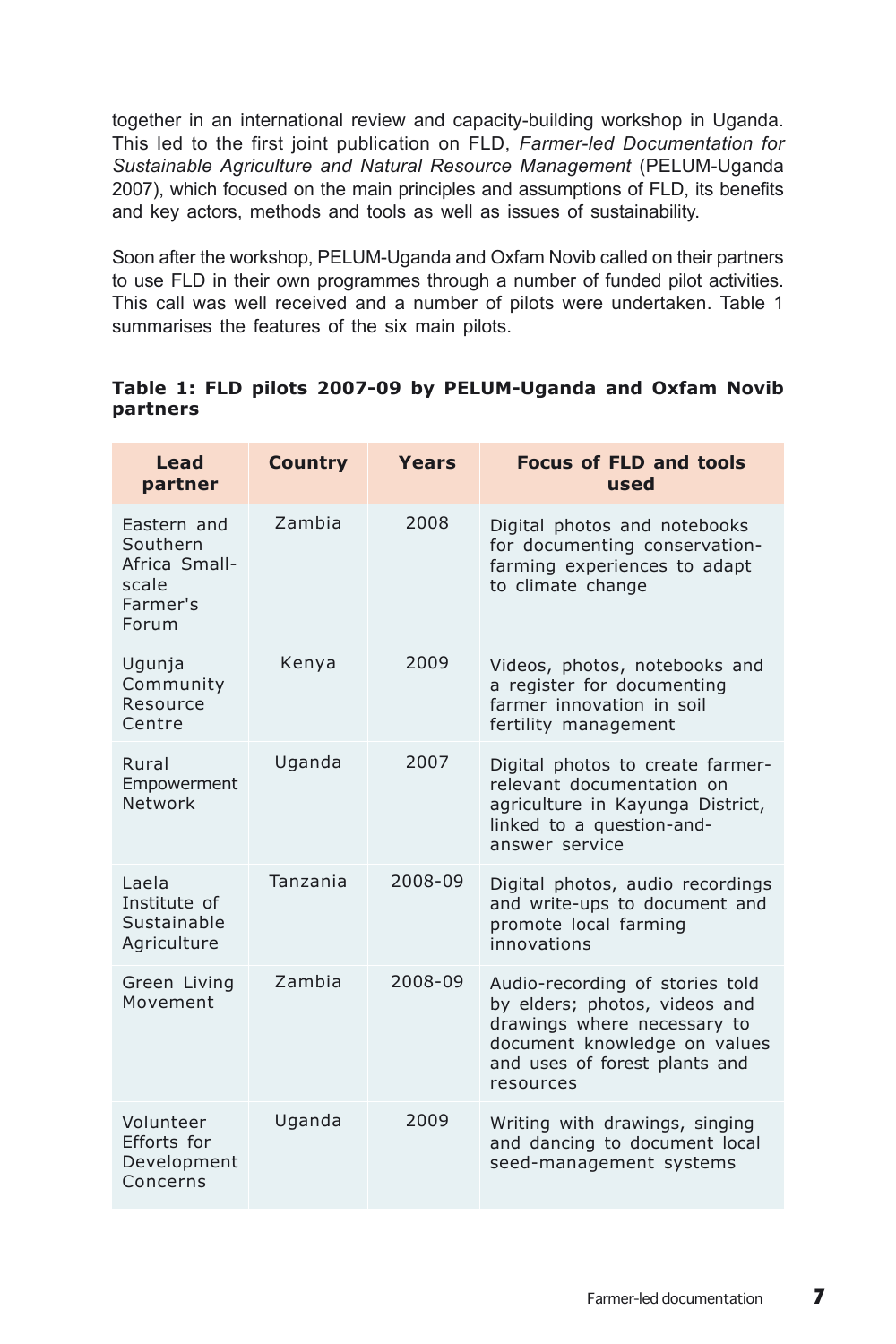Partner organisations involved in these pilots reviewed and documented their experiences in FLD through a writeshop in Uganda in 2008. The publication that resulted from this writeshop – *Farmer Led Documentation and Knowledge Sharing: Case Studies from Kenya, Tanzania, Uganda and Zambia* (PELUM-Uganda 2010) – added to the growing body of evidence and insights on FLD. It concluded that several major steps had been taken in developing the FLD approach towards a social process that brings farmers together to deal with situations relevant to them within their own local context. It also identified further challenges in terms of linkages with existing structures and ongoing community/ extension work, the match between tools and resources, and farmers' ownership of the FLD process as well as its products. It pointed out that those farmers involved in FLD through information sharing, fact finding, knowledge generation and dissemination had become a point of reference for the whole community, as they had gained better insights into the community's situation, needs and solutions.

With funding support from the Dutch Directorate for International Cooperation (DGIS), PROLINNOVA network partners were able to continue exploring the potential of FLD through a number of pilots undertaken in the period 2007-10 (Table 2).

| Lead<br>partner           | <b>Country</b>         | Years   | <b>Focus of FLD and tools</b><br>used                                                                                                                                                                                                                                                                                  |
|---------------------------|------------------------|---------|------------------------------------------------------------------------------------------------------------------------------------------------------------------------------------------------------------------------------------------------------------------------------------------------------------------------|
| Réseau<br>MARP            | <b>Burkina</b><br>Faso | 2010    | Photos using conventional<br>cameras and videos of farmer<br>presentations to document<br>farmer knowledge and<br>innovations                                                                                                                                                                                          |
| Mekelle<br>University     | Ethiopia               | 2008-10 | Video films for television<br>broadcast, audio-recordings for<br>radio broadcast and digital<br>photos for documenting<br>innovations by women in<br>Tigray; Photos using<br>conventional cameras for<br>documenting experiences of<br>farmer groups involved in<br>piloting local innovation support<br>funds in Ambo |
| CRESA and<br><b>INRAN</b> | Niger                  | 2008-10 | Storytelling, use of photo and<br>video cameras and farmer<br>magazine to document farmer<br>innovations and farmer-led<br>joint experiments                                                                                                                                                                           |

#### **Table 2: FLD pilots by PROLINNOVA partners**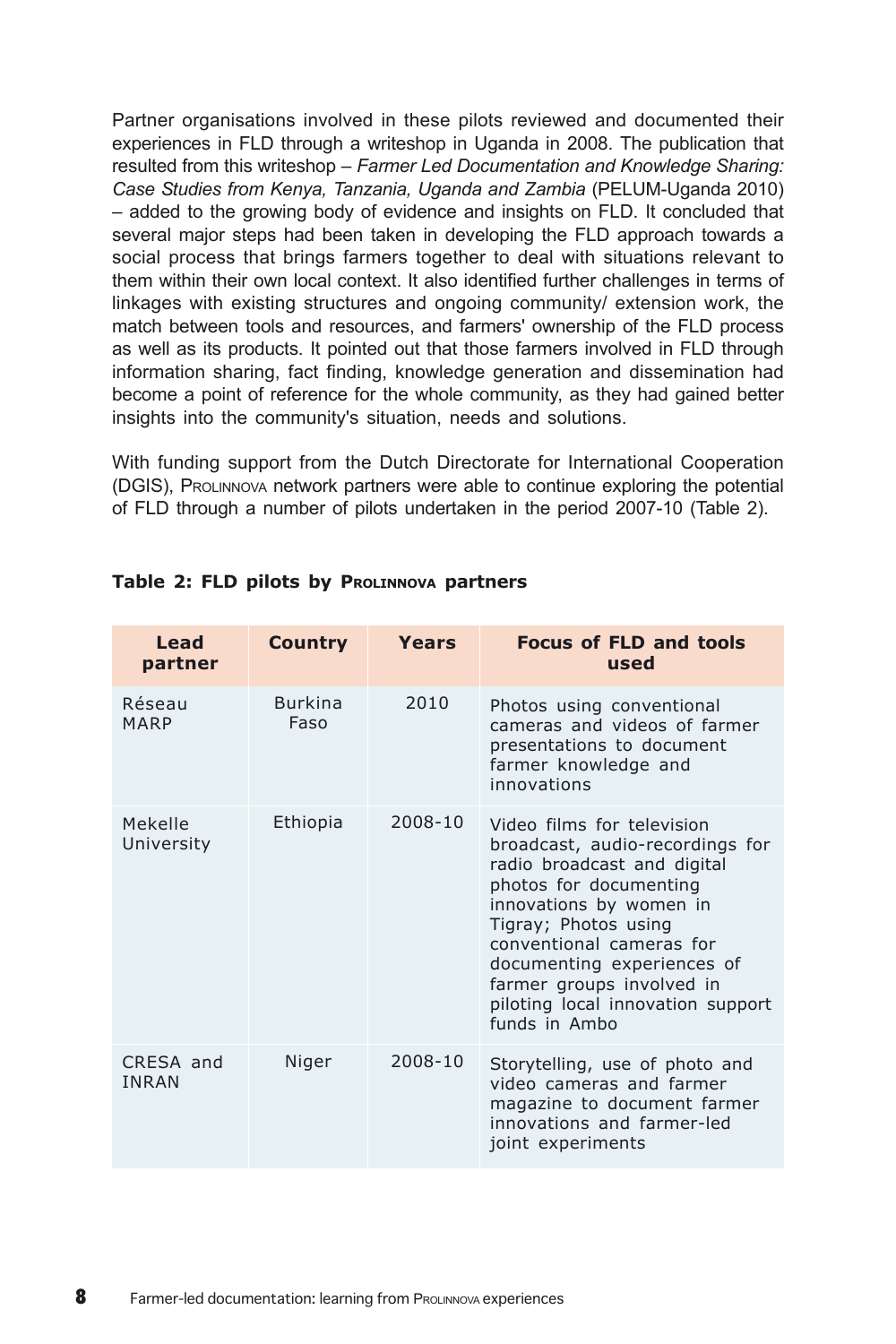| Lead<br>partner            | <b>Country</b>  | Years   | <b>Focus of FLD and tools</b><br>used                                                                                                                                            |
|----------------------------|-----------------|---------|----------------------------------------------------------------------------------------------------------------------------------------------------------------------------------|
| Farmer<br>Support<br>Group | South<br>Africa | 2007-10 | Three sequential pilots in using<br>digital photo cameras for<br>documenting farmer<br>innovations or experiences and<br>spinoffs; participatory video<br>with livestock keepers |
| University of<br>Sennar    | Sudan           | 2009-10 | Digital photos and drawings by<br>farmer group together with<br>local innovator to document<br>innovative well design for<br>sharing with other farmers                          |

## Cases in this booklet

The next five chapters of this booklet describe the FLD pilots undertaken by PROLINNOVA partners in five countries. In Burkina Faso, the pilot was a relatively short one. The lead partner was joined by two farmer organisations that were interested in documenting their own knowledge and innovations. A combination of photo and video was chosen for the documentation. Farmers used conventional photo cameras to take photos and compiled these in photo albums that were used in sharing their innovations with peers. The stories narrated by two farmer innovators using their photos were captured on video by a professional.

The case in Ethiopia covers a longer timespan. An FLD team consisting of development and media professionals assisted several women innovators in Tigray Region in documenting their innovations using audio and visual tools. The same team also supported a group of farmer innovators in Ambo (Oromia Region) involved in piloting local innovation support funds to document their experimental work.

The case of FLD from Niger is more comprehensive. Here, farmers' interest in documentation emerged from their engagement in joint experimentation and adult literacy. In this case, FLD tried to combine both traditional (storytelling) and modern (use of photo/video cameras) methods of documentation. The FLD process led into the making of a farmer innovation magazine in two local languages.

The pilot from South Africa focuses on the use of digital photo cameras for FLD. The lead partner, Farmer Support Group, engaged in three sequential short FLD pilots, each involving a different group of farmers in a different context. The case study documents how the FLD approach is finetuned, building on the lessons from each consecutive pilot.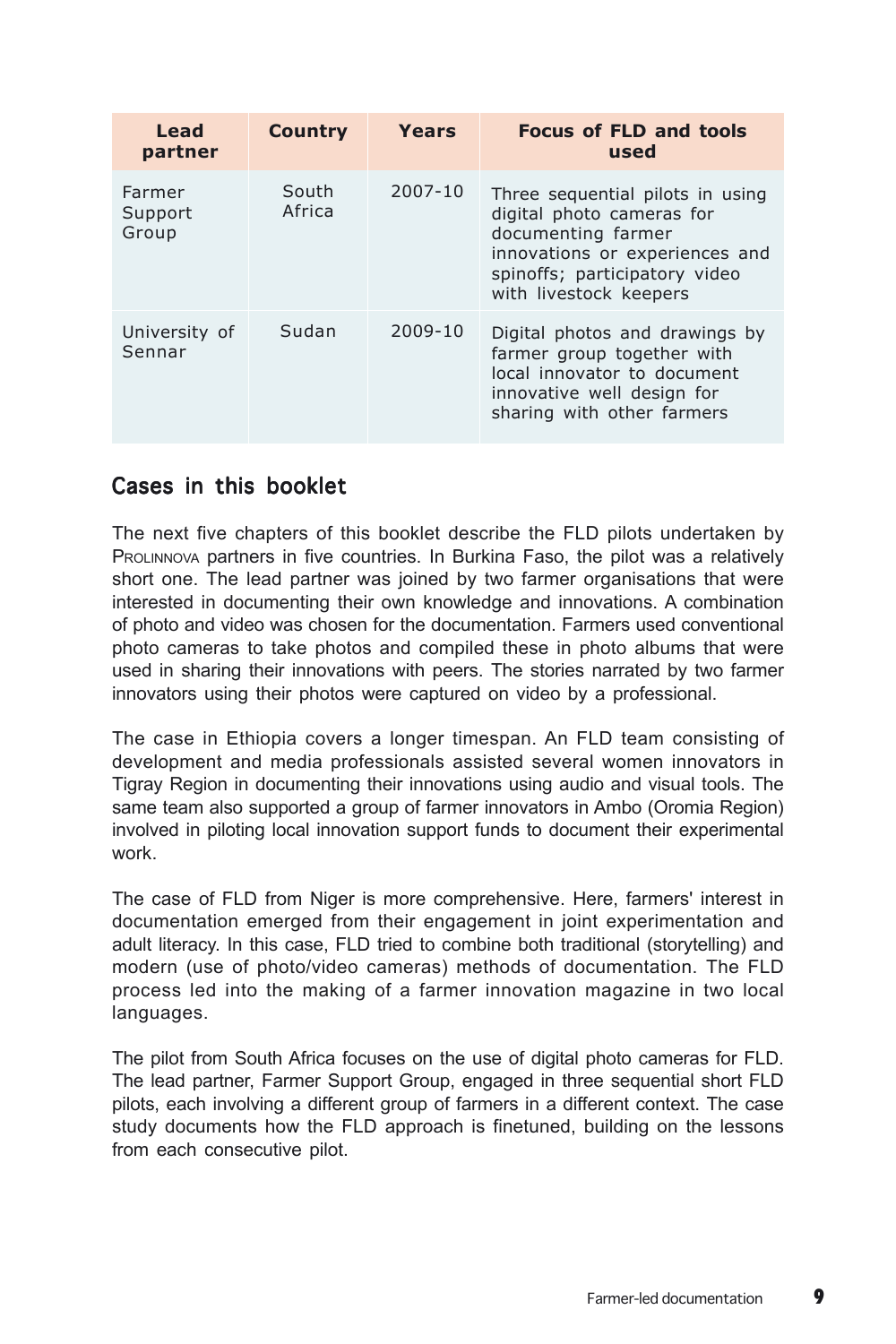

Farmers review each other's photos during an FLD workshop in South Africa (photo: Brigid Letty)

Finally, the case from Sudan focuses on one farmer innovation, a locally-developed well design. The farmer-cum-artisan together with a group of interested people was trained in using a digital photo camera. They then documented this innovation in detail and used the photos for sharing with other farmers.

In most cases, the local support teams were familiar with participatory approaches in general, but were facilitating FLD for the first time and were therefore experimenting with the approach, learning along the way. The pilots largely depended on external funding that was limited in volume and available for relatively short periods of time.

## Beyond the pilots

The experiences with FLD in five countries are the main focus of this publication. But it is important to note that both in these five countries as well as elsewhere in the PROLINNOVA network, examples of FLD initiated by farmers, partner organisations or the country networks abound. Farmers invited to share experiences during farmer innovation fairs and exhibitions in countries such as Nepal, South Africa and Ethiopia used photos and posters of their work. Partner organisations in countries such as Ghana, Niger, Nepal and South Africa supported FLD activities on their own account, as shown in the example of Box 1 as well as the PV case in South Africa (see Box 2 in Chapter 6).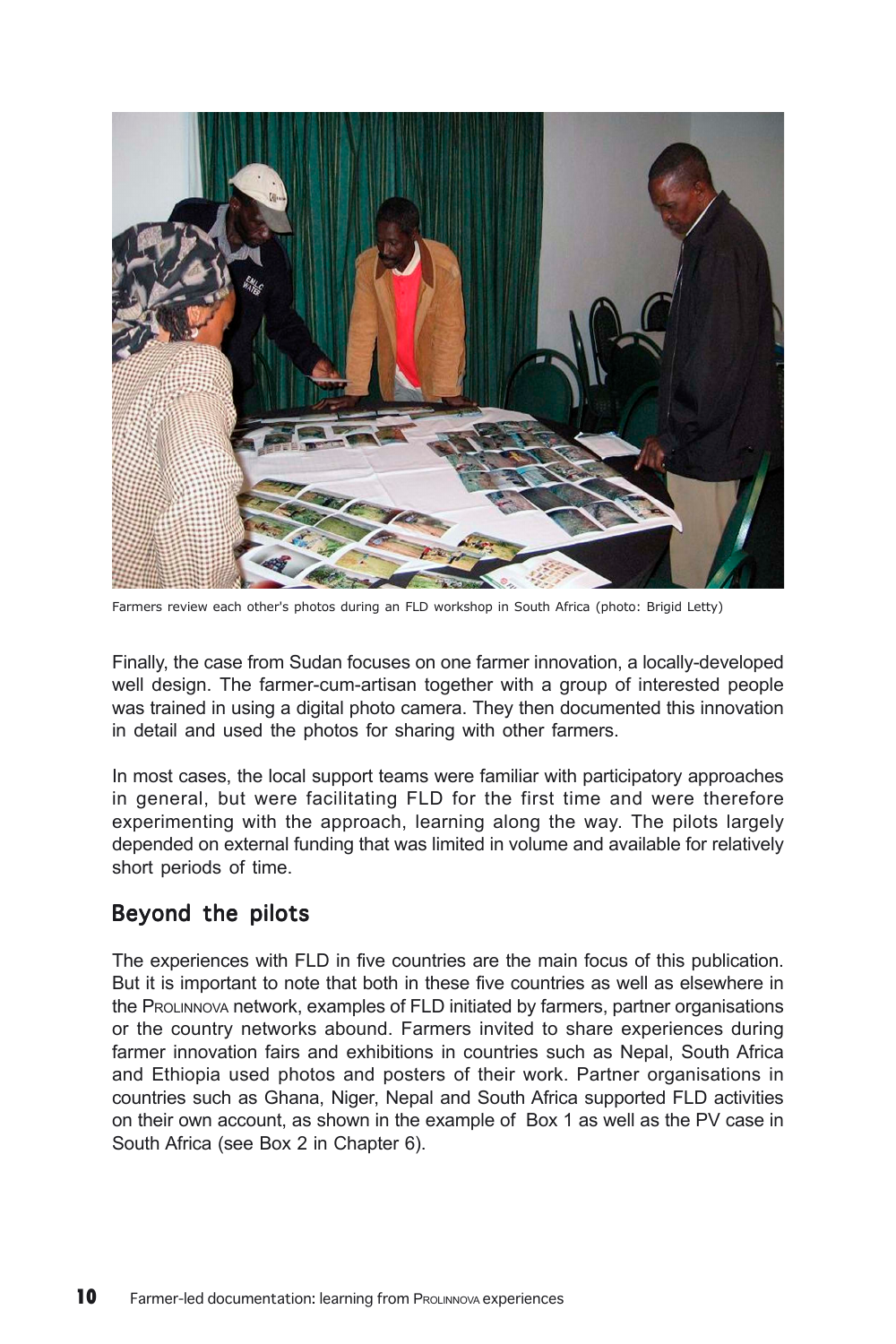#### **Box 1: Self-supported FLD initiatives of Ecoscentre, Nepal** *Basanta Rana Bhat*

Ecoscentre is a partner of PROLINNOVA-Nepal and works with local communities in Chitwan district in participatory agricultural development. In their efforts to promote local innovation, development workers of Ecoscenter have been identifying and documenting the experiences of men and women innovators for several years. But they felt that giving the innovators a stronger stake in the documentation process would not only enhance the innovators' ownership and self-confidence, but would

make the products more convincing for others.

Considering the fairly low levels of literacy that still prevail in rural Nepal, Ecoscenter decided to introduce FLD using audiovisual tools such as video and photo. In the case of photo, the innovators were given a short orientation on the use of a digital camera by Ecoscenter staff after which the camera was handed over to the community. The innovators continued to use the camera and take pictures of their work. Several innovators who had themselves been documenting their work using mainly drawings and notes began to use photos, too. In the case of video, Ecoscenter staff supported the innovators to make short films of their work, but the camera remained in their custody.

Some of these innovators were given further training in FLD through a workshop organised by PROLINNOVA Nepal. Ecoscenter continued to support them after the workshop, reviewed their work and gave them tips for improvement.

Most of these farmer innovators are now using digital photography confidently. Some of them have even bought their own digital cameras. They are using the photos for sharing their work within and beyond their communities. Some of them have used the photos to make posters which have been displayed at various events such as exhibitions and innovation fairs. Others have used the photos in community training workshops. Students and teachers of the Institute of Agriculture and Animal Sciences in Chitwan have interacted with the innovators and used their photos in study/teaching material.

Moreover, evidence on spontaneous forms of farmers' own documentation without outside support continues to grow. From line drawings that are mounted on the wall of a farmer's house, to poems that are written (see box in Ethiopia case) and recited to laud the achievement of a farmer or community, to photos made using mobile phones – the examples are plentiful and diverse.